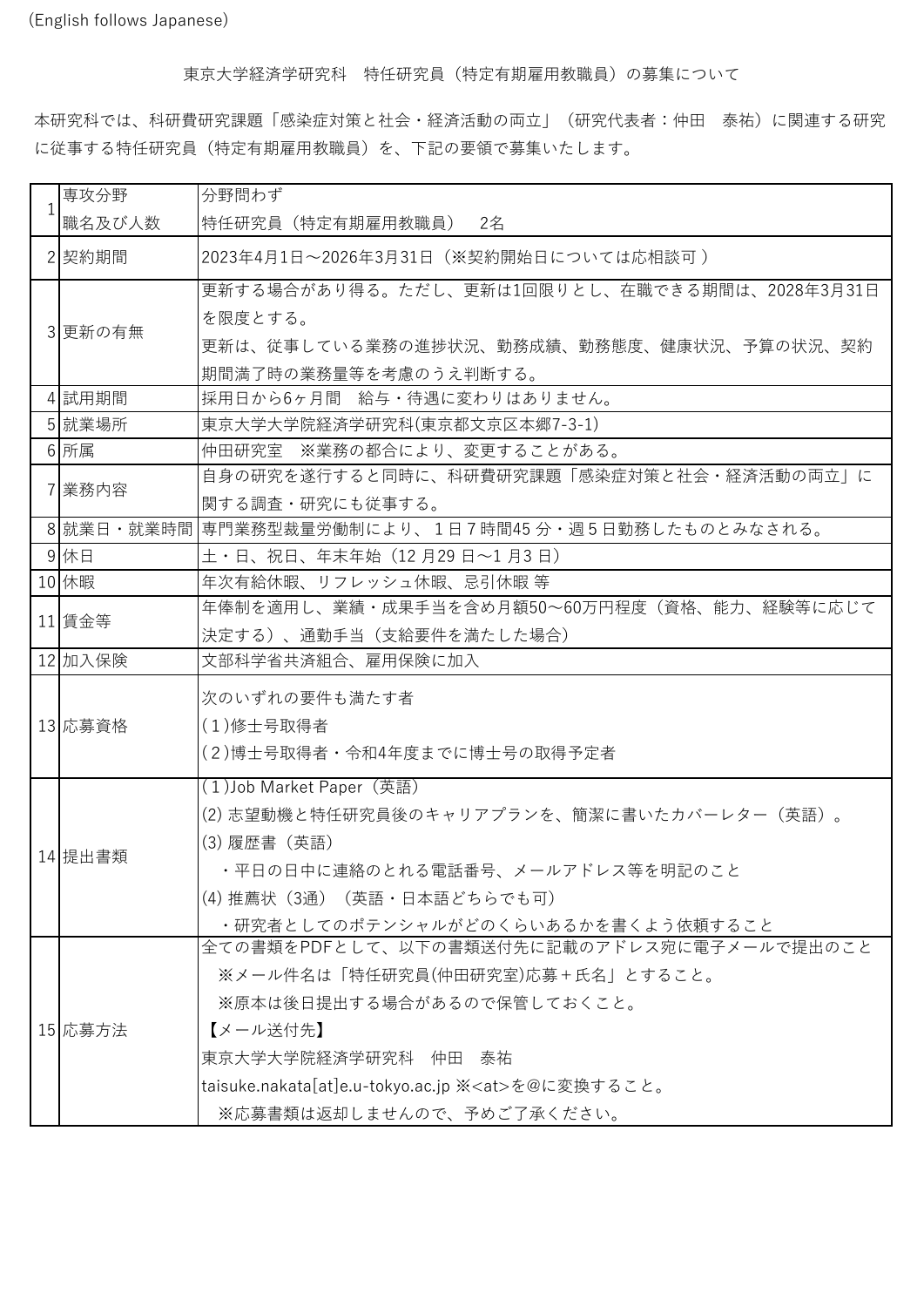| 16 応募締切   | 2022年9月1日(木)17時必着                                              |
|-----------|----------------------------------------------------------------|
|           | 書類選考の上、合格者に対し面接を実施。                                            |
| 17 問い合わせ先 | 〒113-0033 東京都文京区本郷7-3-1                                        |
|           | 東京大学大学院経済学研究科 仲田 泰祐                                            |
|           | e-mail:taisuke.nakata[at]e.u-tokyo.ac.jp ※ <at>を@に変換すること。</at> |
| 18 募集者名称  | 国立大学法人東京大学                                                     |
| 19 その他    | 取得した個人情報は、本人事選考以外の目的には利用しません。                                  |
|           | 東京大学は男女共同参画を推進しており、女性の積極的な応募を歓迎します。                            |